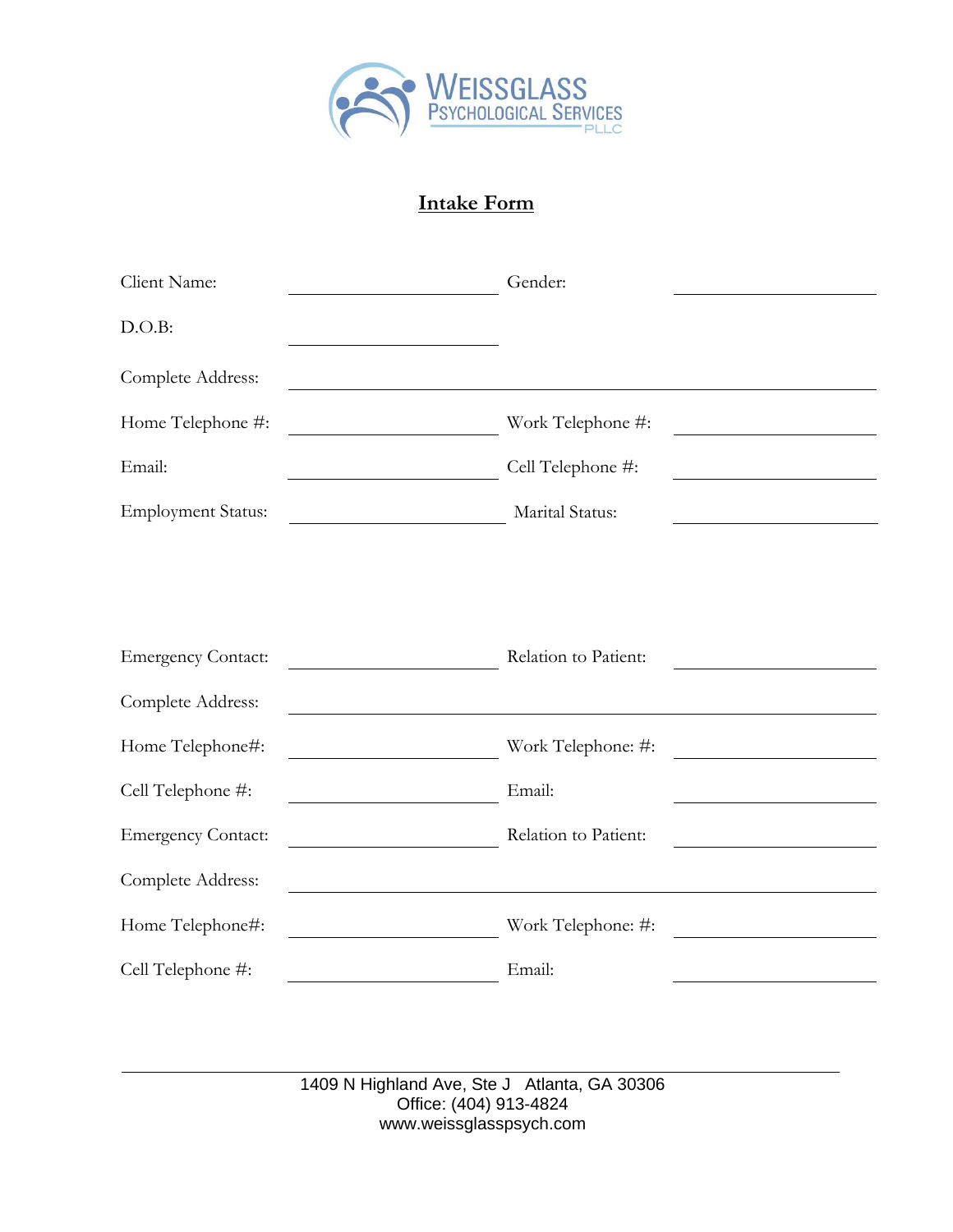

# **Intake Form**

| Primary Care:                                                                                                                                                               | Phone Number:                                                                                                                                       |  |
|-----------------------------------------------------------------------------------------------------------------------------------------------------------------------------|-----------------------------------------------------------------------------------------------------------------------------------------------------|--|
| Psychiatrist:                                                                                                                                                               | Phone Number:                                                                                                                                       |  |
| Referred By:                                                                                                                                                                |                                                                                                                                                     |  |
| Reason for seeking services:                                                                                                                                                | <u> 1989 - Johann Barn, fransk politik amerikansk politik (</u><br>,我们也不会有什么。""我们的人,我们也不会有什么?""我们的人,我们也不会有什么?""我们的人,我们也不会有什么?""我们的人,我们也不会有什么?""我们的人 |  |
| How long have you been experiencing these problems?:<br><u> 2008 - Andrea Andrew Maria (h. 1878).</u>                                                                       |                                                                                                                                                     |  |
|                                                                                                                                                                             |                                                                                                                                                     |  |
| Current Medications (include dosage and frequency):<br><u> 1980 - Johann Barn, mars ann an t-Amhain Aonaich an t-Aonaich an t-Aonaich ann an t-Aonaich ann an t-Aonaich</u> |                                                                                                                                                     |  |
|                                                                                                                                                                             |                                                                                                                                                     |  |
| Past Diagnoses:                                                                                                                                                             | <u> 1989 - Johann Stoff, deutscher Stoffen und der Stoffen und der Stoffen und der Stoffen und der Stoffen und der</u>                              |  |
|                                                                                                                                                                             |                                                                                                                                                     |  |
| Previous Outpatient Therapy:                                                                                                                                                | <u> 1989 - Johann Barn, mars eta bainar eta baina eta baina eta baina eta baina eta baina eta baina eta baina e</u>                                 |  |
|                                                                                                                                                                             |                                                                                                                                                     |  |
| Previous Inpatient Treatment:                                                                                                                                               |                                                                                                                                                     |  |
|                                                                                                                                                                             |                                                                                                                                                     |  |
| What are your goals in seeking services?                                                                                                                                    |                                                                                                                                                     |  |
|                                                                                                                                                                             |                                                                                                                                                     |  |
| 1409 N Highland Ave, Ste J Atlanta, GA 30306<br>Office: (404) 913-4824<br>www.weissglasspsych.com                                                                           |                                                                                                                                                     |  |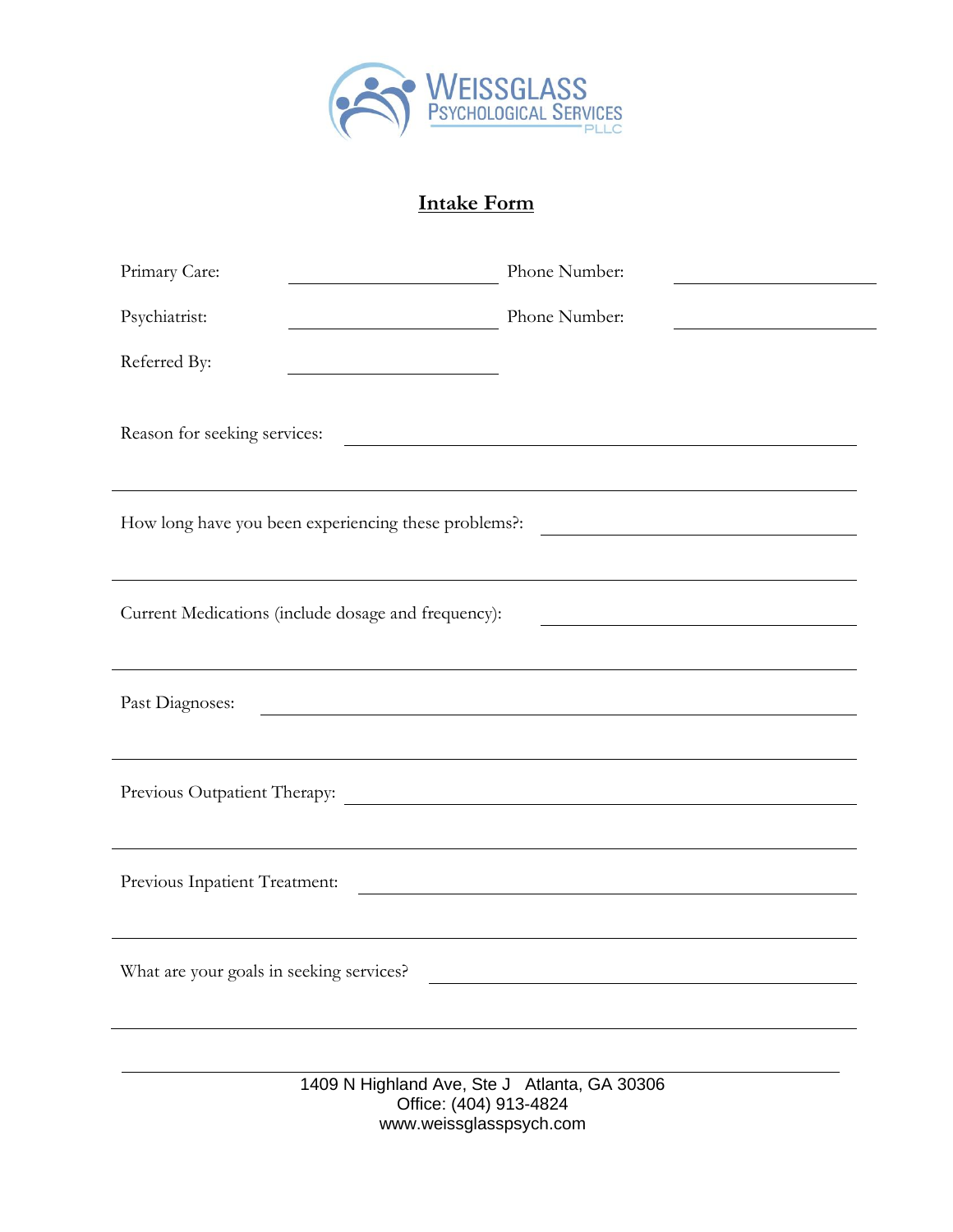

# **Signature on File**

**(Please initial each applicable line and sign at bottom of page)**

\_\_\_\_ I understand that I am responsible for my bill.

\_\_\_\_ I authorize Dr. Cortney Weissglass, (Weissglass Psychological Services, LLC) to charge my card on file pursuant to the credit card authorization policy.

\_\_\_\_ I permit a copy of this authorization to be used in place of the original.

Patient/Guardian Name Date

Signature Date

\_\_\_\_\_\_\_\_\_\_\_\_\_\_\_\_\_\_\_\_\_\_\_\_\_\_\_\_\_\_\_\_\_\_\_\_ \_\_\_\_\_\_\_\_\_\_\_\_\_\_\_\_\_\_\_\_\_\_\_\_\_

\*Relationship if not patient \_\_\_\_\_\_\_\_\_\_\_\_\_\_\_\_\_\_\_\_\_\_\_\_\_\_\_\_

\* The signature of a parent or legal guardian is required if the patient is under 18 years of age or legally incompetent.

\_\_\_\_\_\_\_\_\_\_\_\_\_\_\_\_\_\_\_\_\_\_\_\_\_\_\_\_\_\_\_\_\_\_\_\_ \_\_\_\_\_\_\_\_\_\_\_\_\_\_\_\_\_\_\_\_\_\_\_\_\_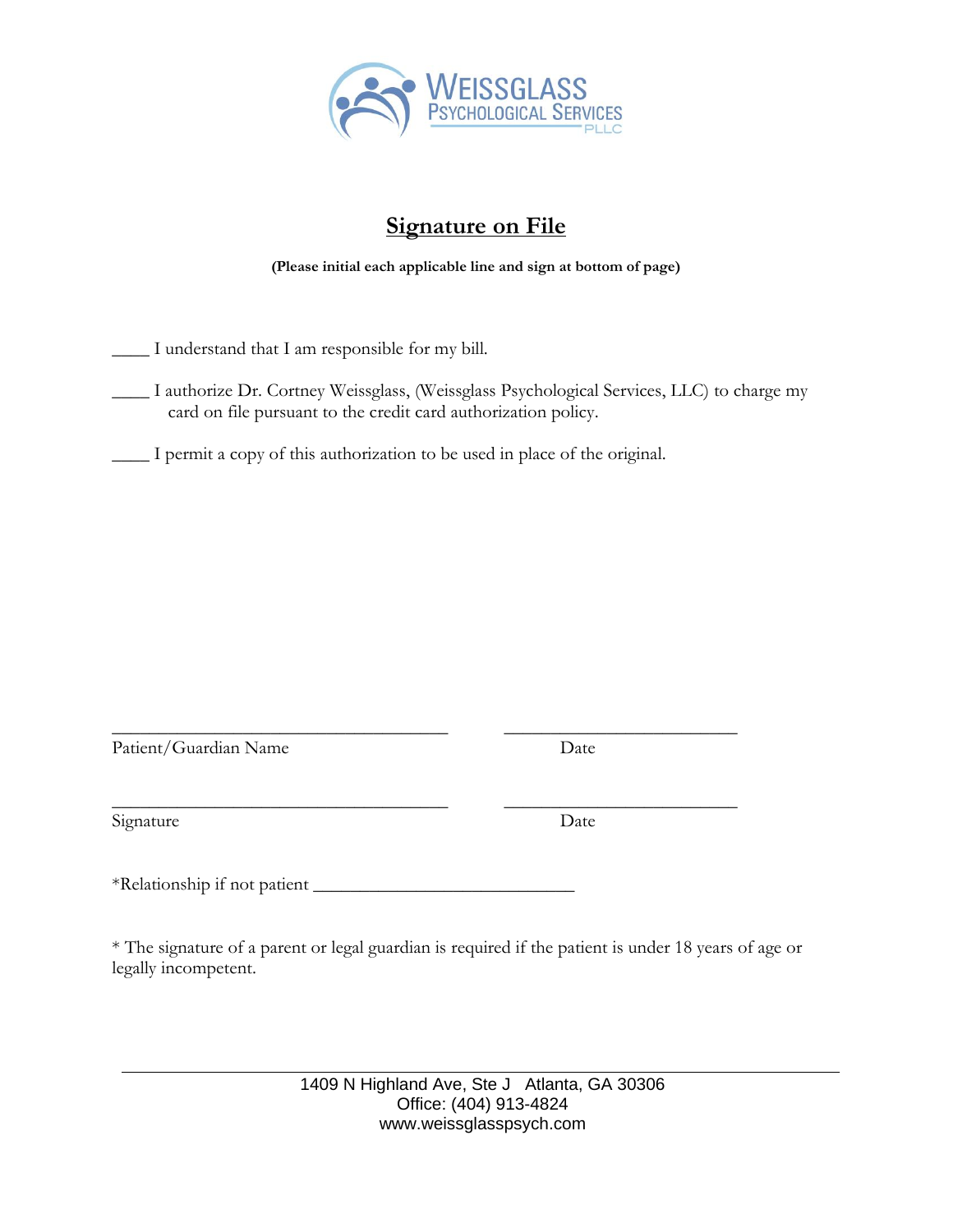

## **Statement of Confidentiality**

The law protects the privacy of all communications between a patient and a clinician. In most situations, we only release information about your treatment to others if you sign a written authorization form. There are other situations that require that you provide written, advance consent. Your signature on this contract provides consent for those activities, as follows:

- ➢ We occasionally consult with other health and mental health professionals about a case. The other professionals are legally bound to keep the information confidential.
- ➢ If we believe that a patient presents an imminent danger to his/her health or safety, we may be obligated to seek hospitalization for him/her or to contact family members or others who can help provide protection.

There are some situations where we are permitted or required to disclose information **without** your consent:

- $\triangleright$  If you are involved in a court proceeding and a request is made for information concerning the services that we provided you, such information is protected by the therapist-patient privilege law. We cannot provide any information without your written authorization, *or* a court order.
- ➢ If a government agency requests information for health oversight activities, we may be required to provide it for them.
- ➢ If a client files a complaint or lawsuit against us, we may disclose relevant information regarding that client in order to defend ourselves.

There are some situations in which we are legally obligated to divulge information about your case, when we believe it is necessary to protect others from harm. In these cases, we may have to reveal some information about a client's treatment.

- $\triangleright$  If we have cause to suspect that a child under 18 is abused or neglected, the law requires that we file a report with the State Central Register of Child Abuse and Maltreatment and the local department of social services (LDSS). If we have reasonable cause to believe that a disabled adult is need of protective services, we are required to file a report with the LDSS Adult Protective Services (APS).
- $\triangleright$  If we believe that a client presents an imminent danger to the health and safety of another, we may be required to disclose information in order to take protective actions, including initiating hospitalization, warning the potential victim (if identifiable), and/or calling the police.

If such a situation arises, we will make every effort to fully discuss it with you before taking any action and we will limit disclosure to what is necessary.

I understand the above policies. I consent to the provision of services.

\_\_\_\_\_\_\_\_\_\_\_\_\_\_\_\_\_\_\_\_\_\_\_\_\_\_\_\_\_\_\_\_\_ \_\_\_\_\_\_\_\_\_\_\_\_\_\_\_\_\_\_\_\_\_\_\_\_\_\_\_\_\_\_\_\_\_\_\_\_\_\_\_\_\_\_

Signature of Patient Date Date Office Staff or Doctor's Signature Date

Signature of Parent/Guardian Date

\_\_\_\_\_\_\_\_\_\_\_\_\_\_\_\_\_\_\_\_\_\_\_\_\_\_\_\_\_\_\_\_\_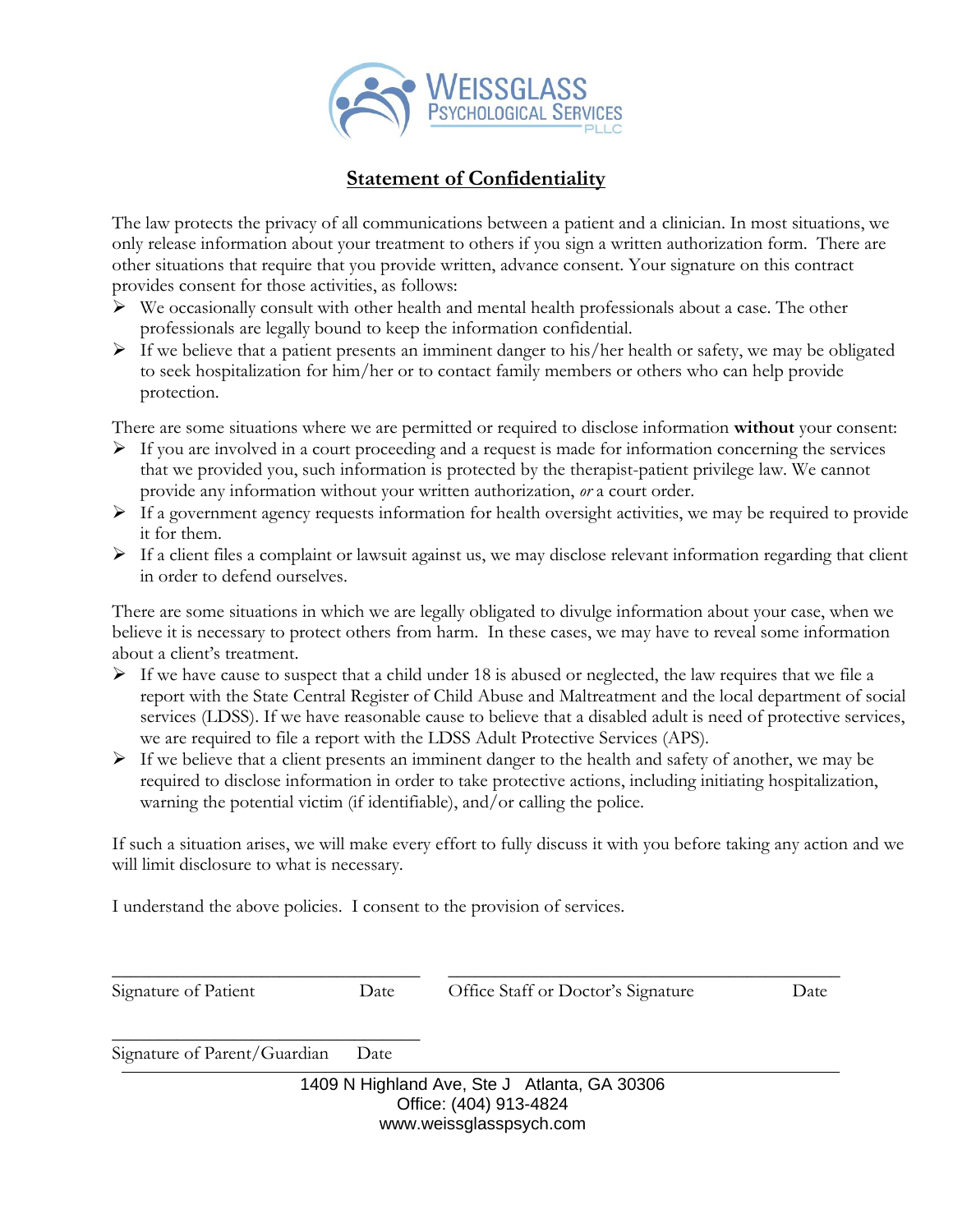

**Policies & Procedures**

**This contract contains information about our services and the Health Insurance Portability and Accountability Act (HIPAA). HIPPA is a federal law that provides privacy protections and patient rights regarding the use and disclosure of your Protected Health Information (PHI) used for the purpose of treatment, payment, and health care operations. A Notice of Privacy Practices (NPP) is attached to this contract and explains HIPAA in greater detail. The law requires that we obtain your signature acknowledging that we provided you with this information. Signing this agreement also represents an agreement between us. You may revoke this contract in writing at any time, which will be binding on us unless we have taken action in reliance on it or if you have not satisfied any financial obligations you have incurred.** 

#### **APPOINTMENTS**

Your appointment represents time reserved for you. As schedule permits, we will work out the most convenient time for you for these appointments. We reserve the right to charge a \$225 fee for broken appointments and cancellations made less than 48 hours in advance of your appointment time. Please help us serve you better by keeping scheduled appointments. We have 24-hour voicemail service for your convenience. Simply call (404) 913-4824 and leave a voice message or email us at info@weissglasspsych.com. We also reserve the right to reschedule your appointment if you arrive late, dependent upon the schedule that day. Evaluation appointments will require a \$250 deposit (toward the total evaluation fee) in order to secure your appointment time.

## **PAYMENT OF FEES**

Payment is to be made in full at time of service. We accept cash, check, or credit card. Unpaid balances older than 60 days may be subject to an interest charge of 1.5% per month (15% annually). Payments are nonrefundable. You will be liable for all costs if your account defaults and requires the use of a collection agency. In addition, you will be liable for all other costs incurred in their service including, but not limited to, corporation fees, attorney's fees, and all court related expenses. Services may be interrupted until payment is made.

## **INSURANCE/THIRD PARTY/MANAGED CARE**

We highly recommend that you verify your insurance benefits prior to beginning services. As a courtesy to you, we will provide you with a receipt for all services to be submitted to your insurance company. Your insurance policy is a contract between you and your insurance carrier; we are not the party to contact. It is your responsibility to obtain authorization for the initial visit.

## **CONTACTING YOUR THERAPIST**

In the event that Dr. Weissglass is unavailable to take your call, you may leave a voice message or send an email message and she will make every effort to return your message on the same day you make it, with the exception of weekends and holidays. If you are difficult to reach, please leave times when you will be available.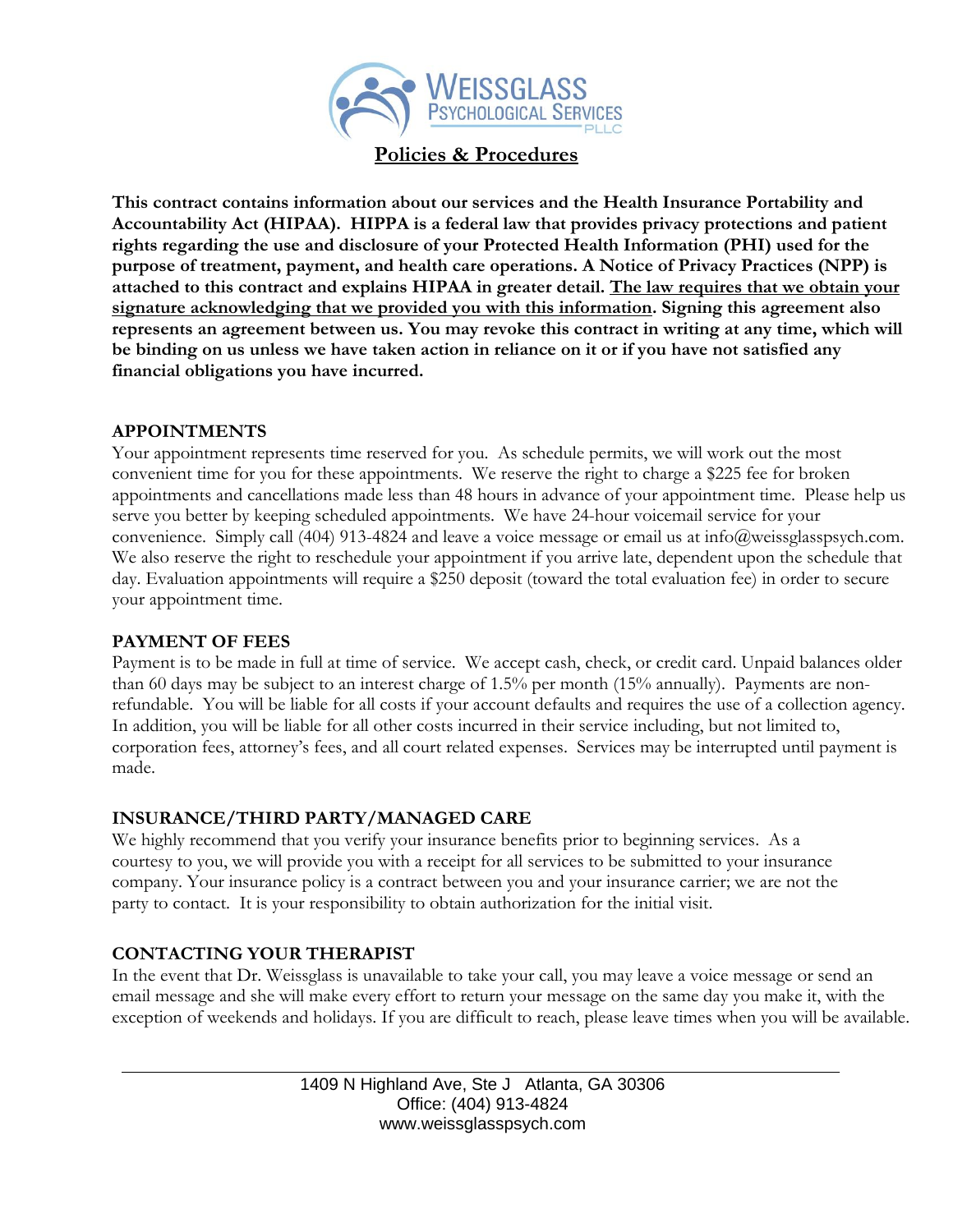

## **AUTHORIZED CONTACT METHODS**

Please initial next to the methods of contact you authorize Dr. Weissglass (Weissglass Psychological Services, LLC) to leave you messages: \_\_\_\_\_ Email \_\_\_\_Cell Phone \_\_\_\_\_ Home Phone \_\_\_\_\_ Work Phone

### **PROFESSIONAL RECORDS**

The laws and standards of the helping profession require that we keep PHI about you in your Medical Record. Except in circumstances that involve danger to yourself and/or others, or the record makes reference to another person and we believe that access is likely to cause harm to such other person, you may examine and/or receive a copy of your Medical Record if you request it in writing. Because these are professional records, they can be misinterpreted and/or upsetting to untrained readers. We recommend that you review them in our presence or have them forwarded to another professional so you can discuss the contents. If we refuse your request for access to records you have a right of review, which we will discuss with you upon request.

#### **PATIENT RIGHTS**

HIPAA provides you with several rights with regard to your Medical Records and disclosures of PHI. These rights include requesting that we amend your record; requesting restrictions on what information from your Medical Records is disclosed to others; requesting an accounting of most disclosures of protected health information that you have neither consented to nor authorized; determining the location to which protected information disclosures are sent; having any complaints you make about our policies and procedures recorded in your records; and the right to a paper copy of this contract, the attached NPP form, and our privacy policies and procedures. We are happy to discuss any of these rights with you.

## **READ CAREFULLY AND COMPLETE**

I have read, understand, and agree to comply fully with the above policies. I recognize and accept full financial responsibility for all professional services rendered.

\_\_\_\_\_\_\_\_\_\_\_\_\_\_\_\_\_\_\_\_\_\_\_\_\_\_\_\_\_\_\_\_\_\_\_\_\_\_ \_\_\_\_\_\_\_\_\_\_\_\_\_\_\_\_\_\_\_\_\_\_\_\_\_\_\_\_\_\_\_\_\_\_\_\_ Signature of Patient or Responsible Party Date Office Staff or Doctor's Signature Date

*Please feel free to direct any questions to Dr. Weissglass. Your understanding of this contract is important to me and I am happy to discuss any or all of these conditions with you at any time. I look forward to serving you and your family.*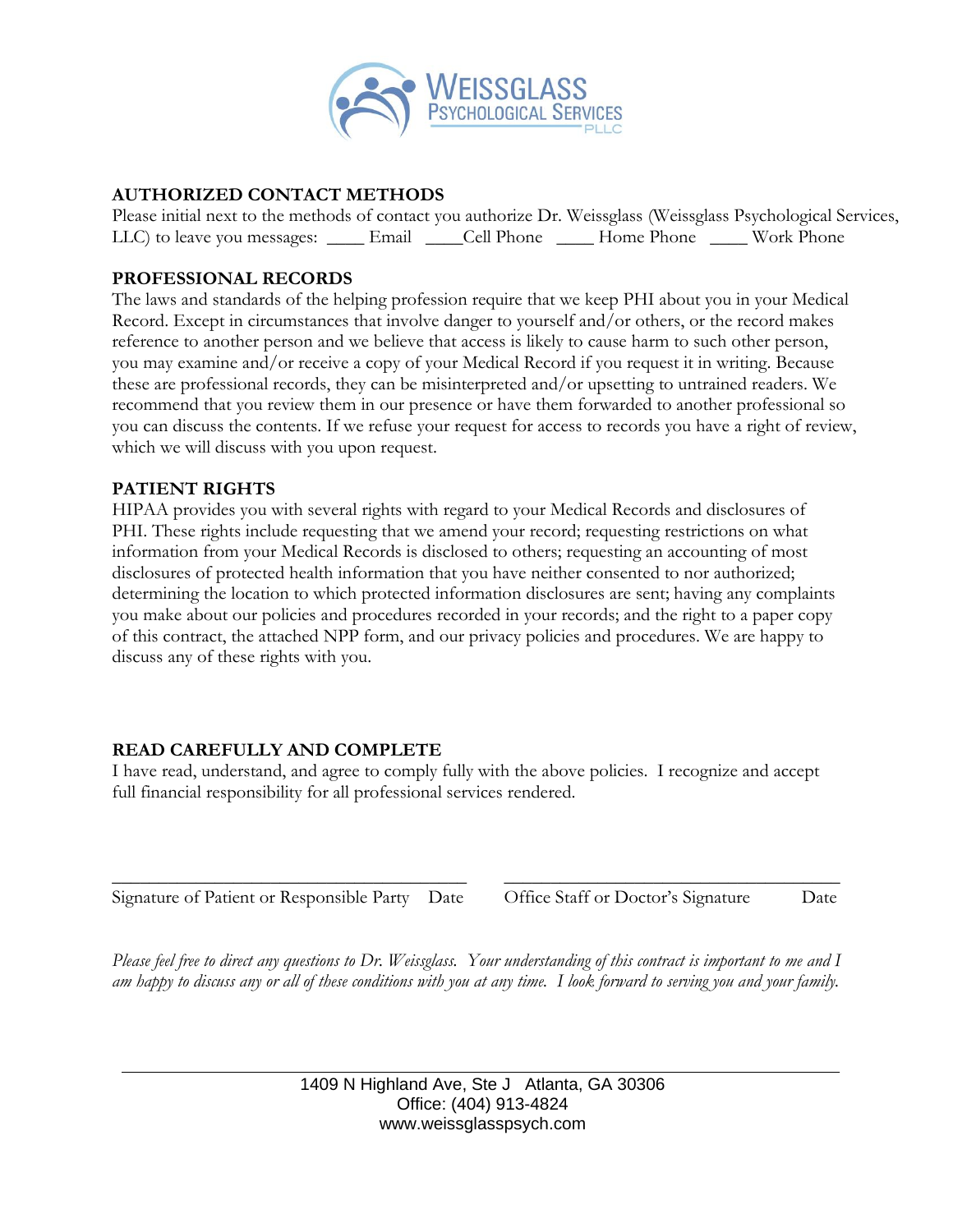

## **Fees for Services**

Please refer to this fee schedule as my fees vary depending on the service being provided. I reserve the right to change fees at any time; however, you will be notified before such a change occurs. Please be aware that you may be charged for other services including report writing, telephone conversations or email writing/conversations lasting longer than 15 minutes, consulting with other professionals with your permission, emergency, after-hour, face-to-face, or phone consultation, preparation of records or treatment summaries, and the time spent performing any other service you may request.

| <b>Intake Appointment (Therapy and Evaluations)</b> | \$300.00/session               |
|-----------------------------------------------------|--------------------------------|
| Therapy Session (45 minutes)                        | \$225.00/session               |
| <b>Group Therapy Session</b>                        | \$105.00/session               |
| <b>Psychoeducational Evaluation</b>                 | $$3,100.00 +$                  |
| <b>Psychological Evaluation</b>                     | $$3,500.00 +$                  |
| <b>Evaluation Deposit to secure appointment</b>     | \$250.00                       |
| Phone/Email Consultation per 15 minute              | \$60.00/interval               |
| Consultation                                        | \$250.00/hour                  |
| Legal Preparation, Consultation & Testimony         | \$600.00/hour                  |
| <b>Returned Check Fee</b>                           | \$40.00                        |
| <b>Cancelled/Missed Appointment Fees</b>            |                                |
| Less than 48 hour notice                            | Fee for appointment or deposit |
|                                                     | Updated 06/21                  |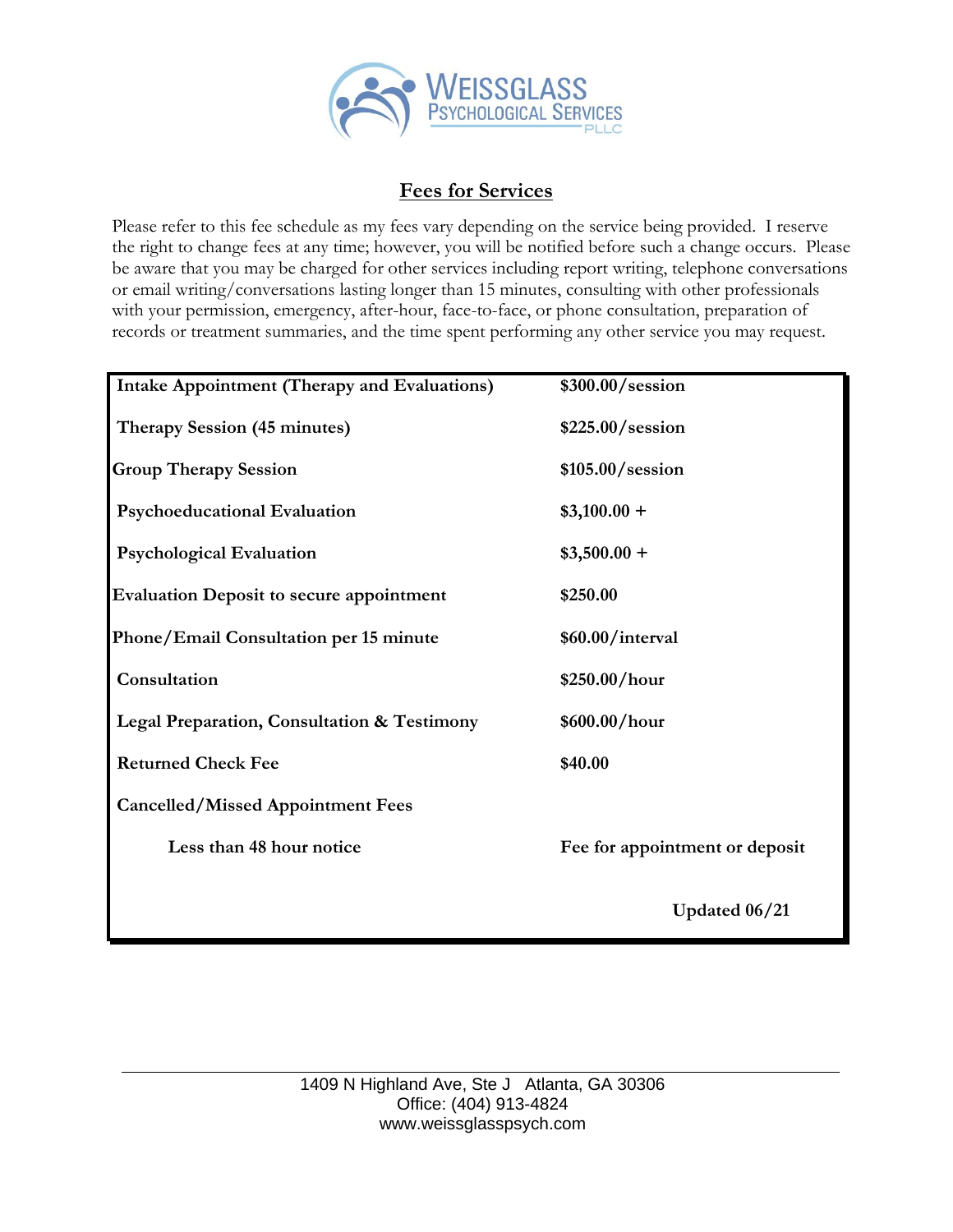

## *Notice of Policies and Practices (NPP) to Protect the Privacy of Your Health Information*

*THIS NOTICE DESCRIBES HOW PSYCHOLOGICAL AND MEDICAL INFORMATION ABOUT YOU MAY BE USED AND DISCLOSED AND HOW YOU CAN GET ACCESS TO THIS INFORMATION. PLEASE REVIEW IT CAREFULLY.*

#### **I. Uses and Disclosures for Treatment, Payment, and Health Care Operations**

We may *use* or *disclose* your *protected health information* (*PHI*), for *treatment, payment, and health care operations* purposes with your *consent*. To help clarify these terms, here are some definitions:

- **"***PHI"* refers to information in your health record that could identify you.
- *"Treatment, Payment and Health Care Operations"*
	- *Treatment* is when we provide, coordinate or manage your health care and other services related to your health care. An example of treatment would be when we consult with another health care provider, such as your family physician or another psychologist.
	- *Payment* is when we obtain reimbursement for your healthcare. Examples of payment are when we disclose your PHI to your health insurer to obtain reimbursement for your health care or to determine eligibility or coverage.
	- *Health Care Operations* are activities that relate to the performance and operation of our practice. Examples of health care operations include: quality assessment and improvement activities, business-related matters such as audits and administrative services, and care coordination.
- **"***Use***"** applies only to activities within our office, such as sharing, employing, applying, utilizing, examining, and analyzing information that identifies you.
- **"***Disclosure***"** applies to activities outside of our office, such as releasing, transferring, or providing access to information about you to other parties.

#### **II. Uses and Disclosures Requiring Authorization**

We may use or disclose PHI for purposes outside of treatment, payment, and health care operations when your appropriate authorization is obtained. An **"***authorization"* is written permission above and beyond the general consent that permits only specific disclosures. In those instances when we are asked for information for purposes outside of treatment, payment and health care operations, we will obtain an authorization from you before releasing this information. We will also need to obtain an authorization before releasing your psychotherapy notes. *"Psychotherapy notes"* are notes your therapist has made about your conversation during a private, group, joint, or family counseling session, which has been kept separate from the rest of your medical record. These notes are given a greater degree of protection than PHI.

You may revoke all such authorizations (of PHI or psychotherapy notes) at any time, provided each revocation is in writing. You may not revoke an authorization to the extent that **(1)** We have relied on that authorization; or **(2)** if the authorization was obtained as a condition of obtaining insurance coverage, and the law provides the insurer the right to contest the claim under the policy.

#### **III. Uses and Disclosures with Neither Consent nor Authorization**

We may use or disclose PHI without your consent or authorization in the following circumstances:

- **Child Abuse:** If you give us information that leads us to suspect child abuse, neglect, or death due to maltreatment, we must report such information to the county Department of Social Services. If asked by the Director of Social Services to turn over information from your records relevant to a child protective services investigation, we must do so.
- **Adult and Domestic Abuse:** If information you give us gives us reasonable cause to believe that a disabled adult is in need of protective services, we must report this to the Director of Social Services.
- **Health Oversight:** The Georgia Psychology Board has the power, when necessary, to subpoena relevant records should we be the focus of an inquiry.
- **Judicial or Administrative Proceedings:** If you are involved in a court proceeding, and a request is made for information about the professional services that we have provided you and/or the records thereof, such information is privileged under state law, and we must not release this information without your written authorization, or a court order. This privilege does not apply when you are being evaluated for a third party or where the evaluation is court ordered. You will be informed in advance if this is the case.
- **Serious Threat to Health or Safety:** We may disclose your confidential information to protect you or others from a serious threat of harm by you.